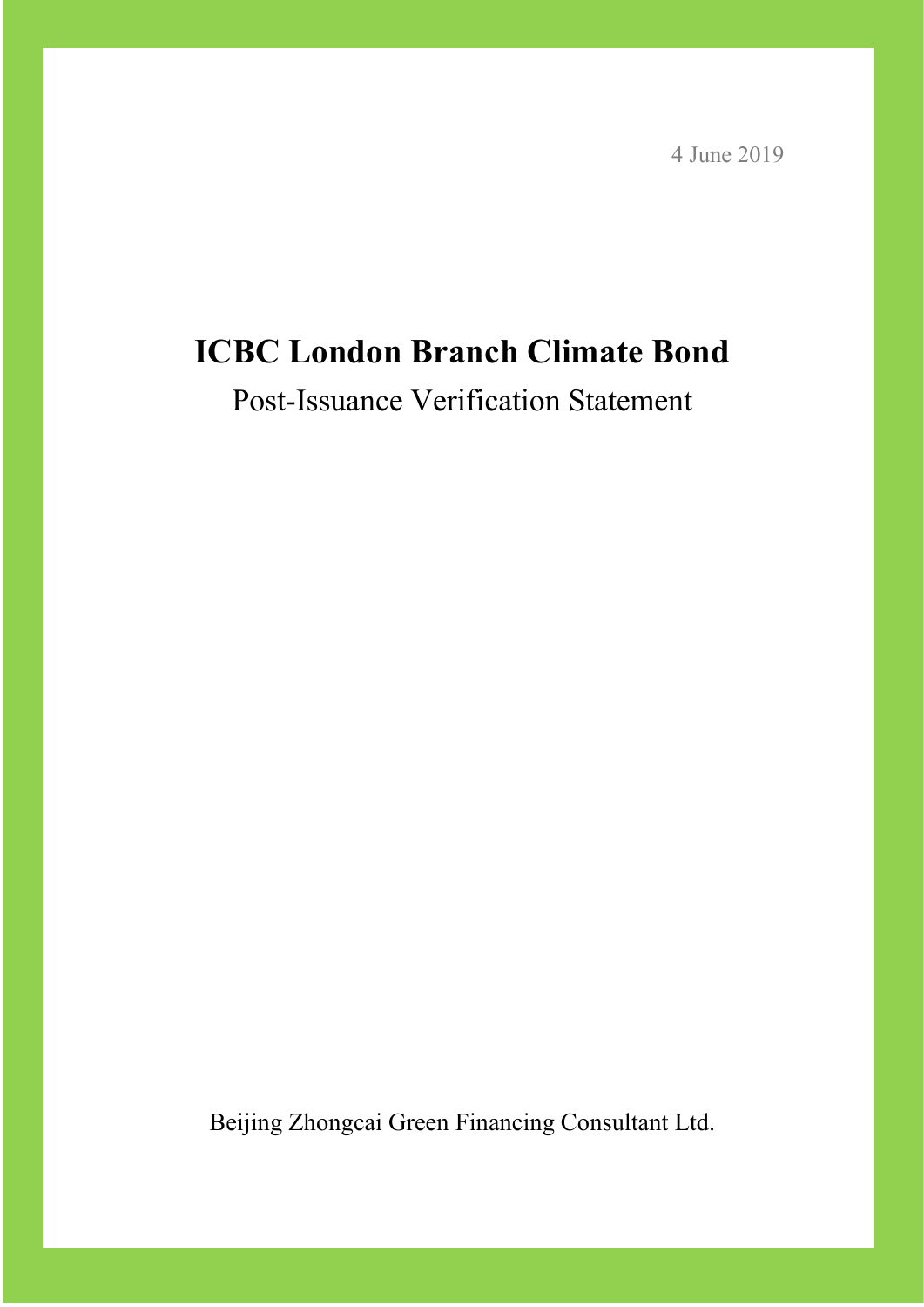

#### **Scope and Objectives**

Industrial and Commercial Bank of China Ltd., (ICBC) issued their second Certified Climate Bond by London Branch (The Bond) in June, 2018.

Beijing Zhongcai Green Financing Consultant Ltd. (Zhongcai) has been commissioned by Industrial and Commercial Bank of China Ltd. (ICBC), London Branch to provide the Post-issuance verification of the Bond as an independent and approved verifier under the CBS. The verification is performed in accordance with the CBS Version 2.1 and the assurance approach is in line with the *International Standard on Assurance Engagements 3000 (ISAE 3000): Assurance Engagements other than Audits or Reviews of Historical Financial Information*.

The verification statement is based on information provided by the Issuer and the Issuer is responsible for the integrity, accuracy and timeliness of the information. The verification opinions shall not be interpreted as any indication or guarantee for relevant bond investment decisions. In no case may the opinions hereof operate as the interpretation or guarantee for economic performance of bonds, credit rating and actual utilization of the raised fund.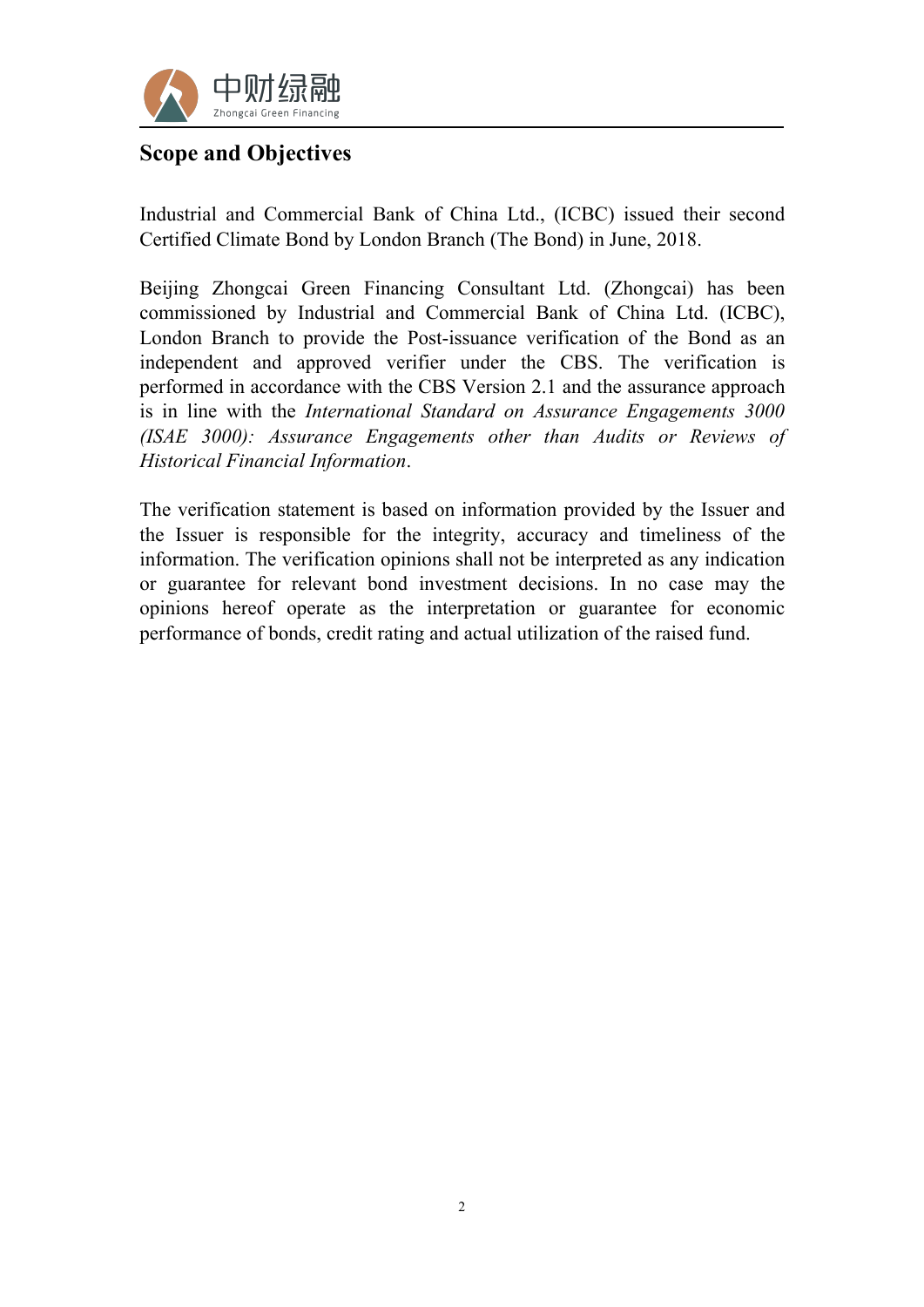

### **Work Undertaken**

The verification team has conducted documents review, interviews with the management team of the Issuer and communications with relevant people to verify the consistency with CBS Version 2.1. The core matters for our assurance to the Bond are to the following subjects of the Bond:

- Identification of Nominated Projects & Assets,
- Eligibility of the Nominated Projects & Assets,
- Management of proceeds,
- Reporting on use of proceeds and project performance.

According to the list of Nominated Projects & Assets provided by ICBC London Branch, the Issuer has allocated the Net Proceeds to Nominated Projects & Assets falling under the following Sector Criteria of the Climate Bonds Standard:

- 1. Solar (Version 2.1)
- 2. Wind (Version 1.0)
- 3. Low Carbon Transport (Version 1.0-including Criterion 5, Part (b), page 17: "No more than 50% on the share of fossil fuel freight t-km transported by the line")
- 4. The Marine Renewable Energy Criteria (June 2017)

Compared with the list of Nominated Projects & Assets provided by ICBC London Branch during Pre-issuance verification, the only change is the amount of the Net Proceeds.

According to Declaration made by ICBC and other supporting documents provided by ICBC London Branch, a summary of the verification procedures is shown in the following table:

| <b>CBS</b><br><b>Item</b> | <b>CBS</b><br><b>Requirement</b> | <b>Verification Procedures</b>                                                                                                                                                          |
|---------------------------|----------------------------------|-----------------------------------------------------------------------------------------------------------------------------------------------------------------------------------------|
| 4                         | Nominated                        | Review the Green Bond Framework for Industrial and                                                                                                                                      |
|                           | Projects<br>$\&$                 | Commercial Bank of China (ICBC Framework) to ensure                                                                                                                                     |
|                           | Assets                           | that the bond meet the CBS requirements.                                                                                                                                                |
|                           |                                  | Review that the Nominated Projects $\&$ Assets meet the<br>eligibility criteria set out in the Solar, Wind, Low Carbon<br>Transport and Marine Renewable Energy Criteria of the<br>CBS. |
|                           |                                  | Review the Declaration made by ICBC London Branch to<br>determine the Nominated Projects & Assets had not been                                                                          |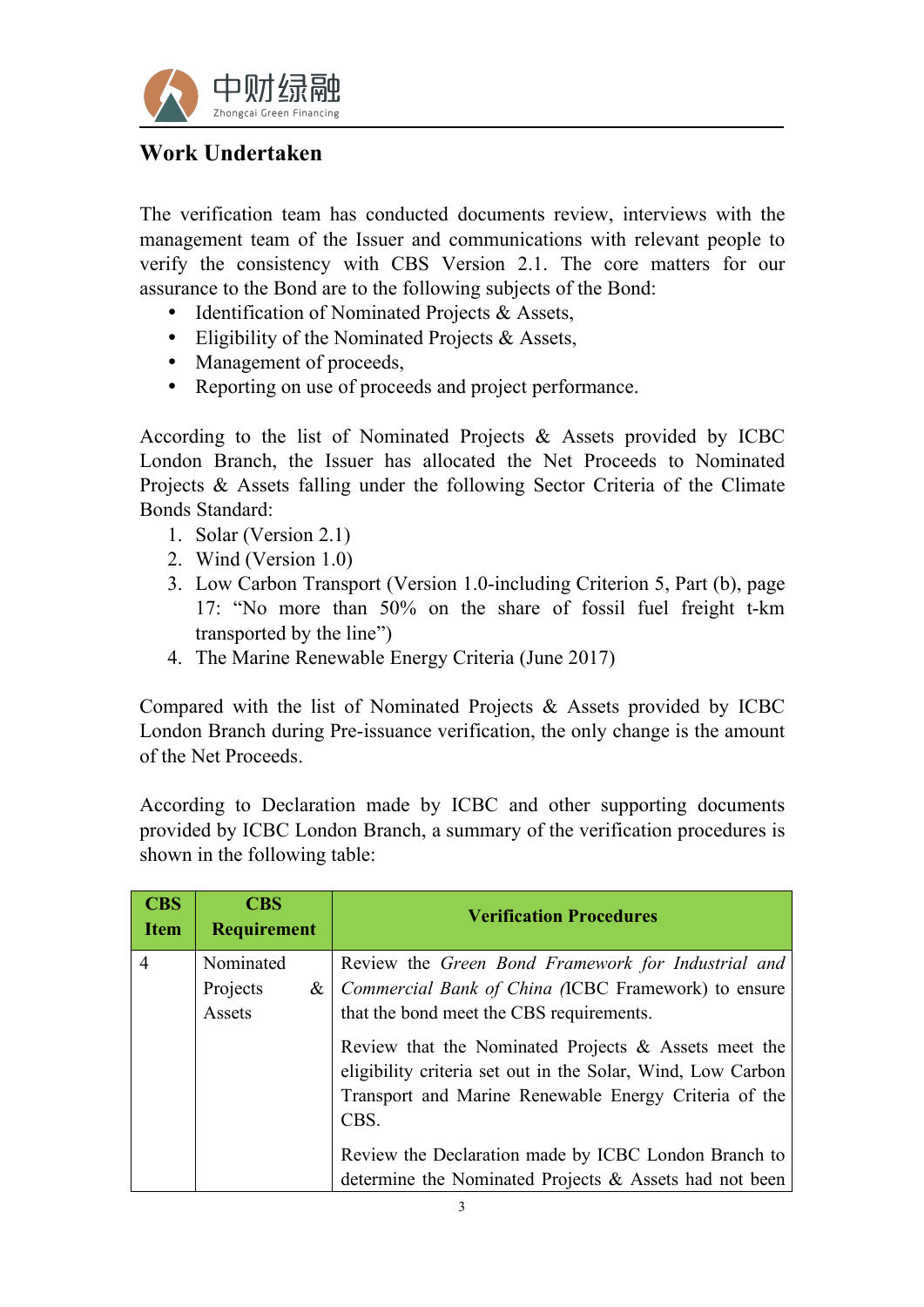

|          |                |                                                         | nominated to other Certified Climate Bonds.                                                                                                                                                                                                                                                                                                                                                                                                                                                                                                                                                                                                                                                                                      |
|----------|----------------|---------------------------------------------------------|----------------------------------------------------------------------------------------------------------------------------------------------------------------------------------------------------------------------------------------------------------------------------------------------------------------------------------------------------------------------------------------------------------------------------------------------------------------------------------------------------------------------------------------------------------------------------------------------------------------------------------------------------------------------------------------------------------------------------------|
| 5<br>Use | of             | Confirm all the Net Proceeds were used for refinancing. |                                                                                                                                                                                                                                                                                                                                                                                                                                                                                                                                                                                                                                                                                                                                  |
|          |                | Proceeds                                                | Review Internal accounts systems to ensure all proceeds<br>are earmarked to Nominated Projects & Assets.                                                                                                                                                                                                                                                                                                                                                                                                                                                                                                                                                                                                                         |
|          |                |                                                         | Review allocation of the Net Proceeds of the Bond to<br>confirm that the Net Proceeds of the Bond were allocated<br>to Nominated Projects & Assets within 24 months of<br>issuance of the Bond.                                                                                                                                                                                                                                                                                                                                                                                                                                                                                                                                  |
|          | 6              | Non-Contamina<br>tion<br>of<br>Proceeds                 | Review internal accounts systems to ensure all proceeds<br>are earmarked to Nominated Projects & Assets.                                                                                                                                                                                                                                                                                                                                                                                                                                                                                                                                                                                                                         |
|          | $\overline{7}$ | Confidentiality                                         | The information about the Nominated Projects $\&$ Assets<br>were provided to the Verifier and are available to CBI if<br>required.                                                                                                                                                                                                                                                                                                                                                                                                                                                                                                                                                                                               |
|          | 8              | Reporting                                               | According to the ICBC Framework, ICBC commits to<br>publish an annual green bond report, in which the<br>information of allocation and quantitative performance<br>impacts will be included.                                                                                                                                                                                                                                                                                                                                                                                                                                                                                                                                     |
|          |                |                                                         | This Bond is the second bond certified under CBI by<br>ICBC. The first one was issued by ICBC Luxembourg<br>Branch in 2017. ICBC has published the annual report of<br><b>ICBC</b><br>2017<br>the<br>Framework<br>as<br>per<br>on<br>http://www.icbc-ltd.com/ICBCLtd/Investor%20Relations/<br>GreenFinance/. The quantitative performance impacts of<br>the Nominated Projects & Assets of the bond issued by<br>ICBC Luxembourg Branch are included in the annual<br>report of 2017. As clarified by ICBC in the Declaration,<br>the annual report of 2018 will be published before 31<br>October 2019, in which the quantitative performance<br>impacts of the Nominated Projects $\&$ Assets of the bond<br>will be reported. |
|          | 9              | Climate<br>Bond<br>Taxonomy                             | Review Nominated Projects & Assets against CBI<br>eligibility taxonomy of the Solar, Wind, Low Carbon<br>Transport and Marine Renewable Energy.                                                                                                                                                                                                                                                                                                                                                                                                                                                                                                                                                                                  |
|          | 10             | Technical<br>Criteria                                   | The Bond is certified under the Solar, Wind, Low Carbon<br>Transport and Marine Renewable Energy Criteria. All the<br>Nominated Projects $\&$ Assets meet the specific eligibility<br>criteria of the relevant Sector-Specific Criteria documents.                                                                                                                                                                                                                                                                                                                                                                                                                                                                               |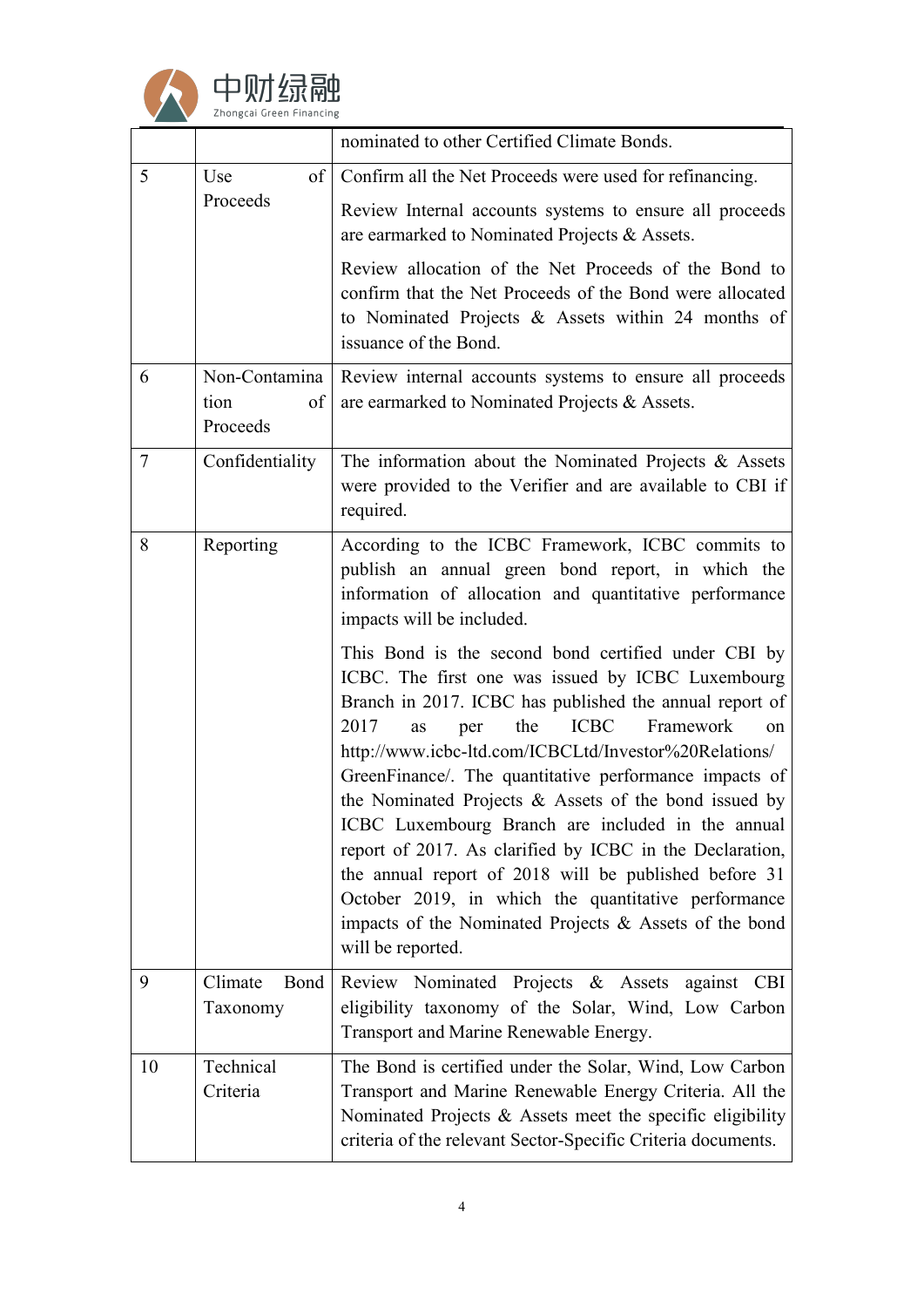

| 11 | Project Holding      | Review the Nominated Projects & Assets of the Bond and<br>the use of the proceeds to ensure that the total investment<br>in the Nominated Projects $\&$ Assets is greater than the<br>principal amount of the Climate Bond. |
|----|----------------------|-----------------------------------------------------------------------------------------------------------------------------------------------------------------------------------------------------------------------------|
| 12 | Settlement<br>Period | Review allocation of the Net Proceeds of the Bond to<br>confirm that the Net Proceeds of the Bond were allocated<br>to Nominated Projects $\&$ Assets within 24 months of<br>issuance of the Bond.                          |
| 13 | Earmarking           | Review internal accounts systems to ensure all proceeds<br>are earmarked to Nominated Projects & Assets.                                                                                                                    |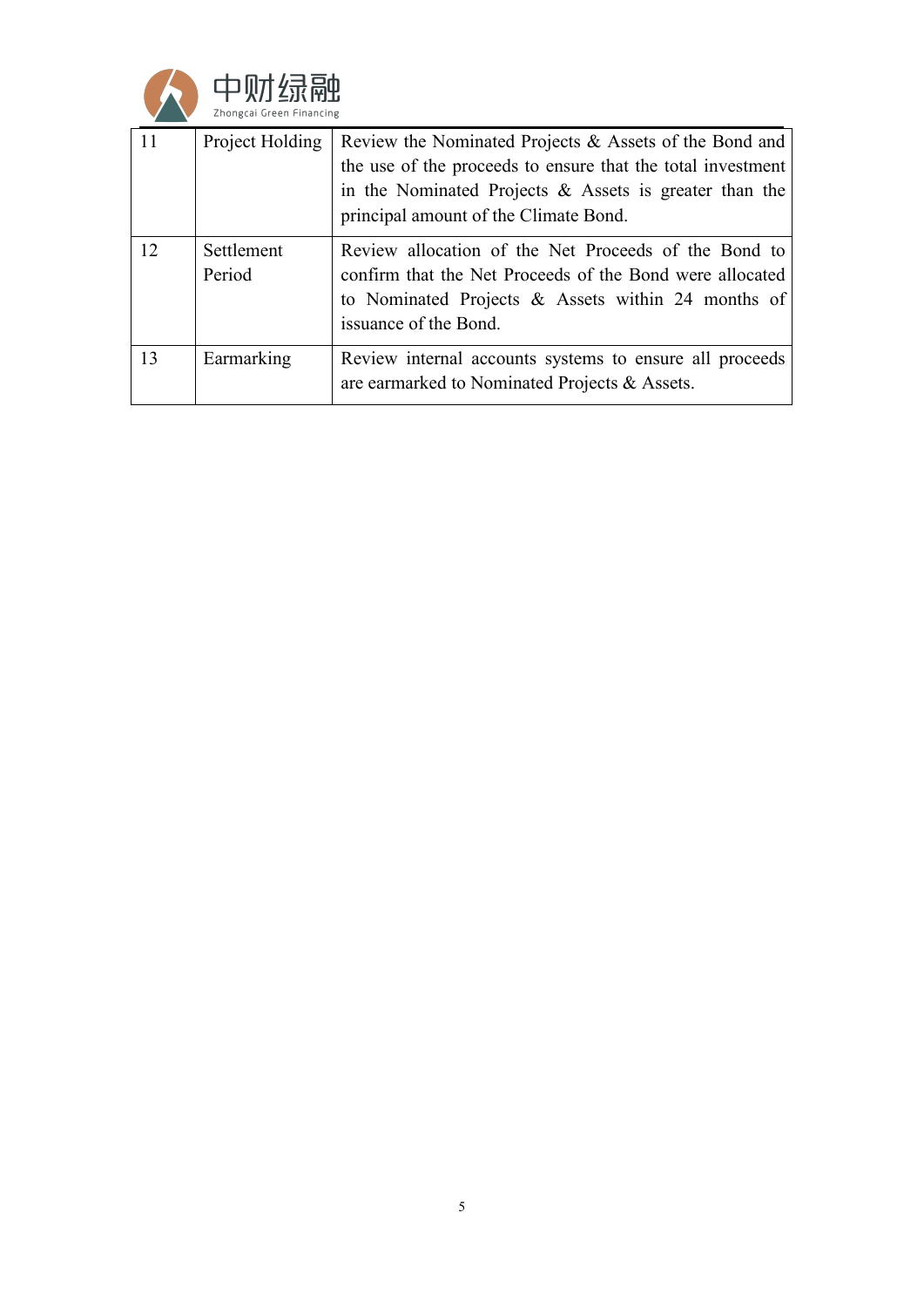

### **Verification Opinion**

Beijing Zhongcai Green Financing Consultant Ltd. (Zhongcai) has performed the Post-issuance verification of the Bond in accordance with the Climate Bonds Standard Version 2.1 and the *International Standard on Assurance Engagements 3000 (ISAE 3000): Assurance Engagements other than Audits or Reviews of Historical Financial Information*.

The assurance procedures include documents review, interviews with the management team of the Issuer and communications with relevant people and found that:

1. Compared with the list of Nominated Projects & Assets provided by ICBC London Branch during Pre-issuance verification, the only change is the amount of the Net Proceeds.

2. ICBC commits to publish an annual green bond report before 31 October 2019, in which the information of allocation and quantitative performance impacts will be included.

Based on the limited assurance procedures conducted, nothing has come to our attention that the Bond is not in line with the requirements of the Climate Bonds Standard and the relevant Sector Criteria (Solar Version 2.1, Wind 1.0, Low Carbon Transport Version 1.0 and the Marine Renewable Energy Criteria (June 2017)).

Ying CUI Yumei Tong

饶君

著的绿

The verification team of Beijing Zhongcai Green Financing Consultant Ltd.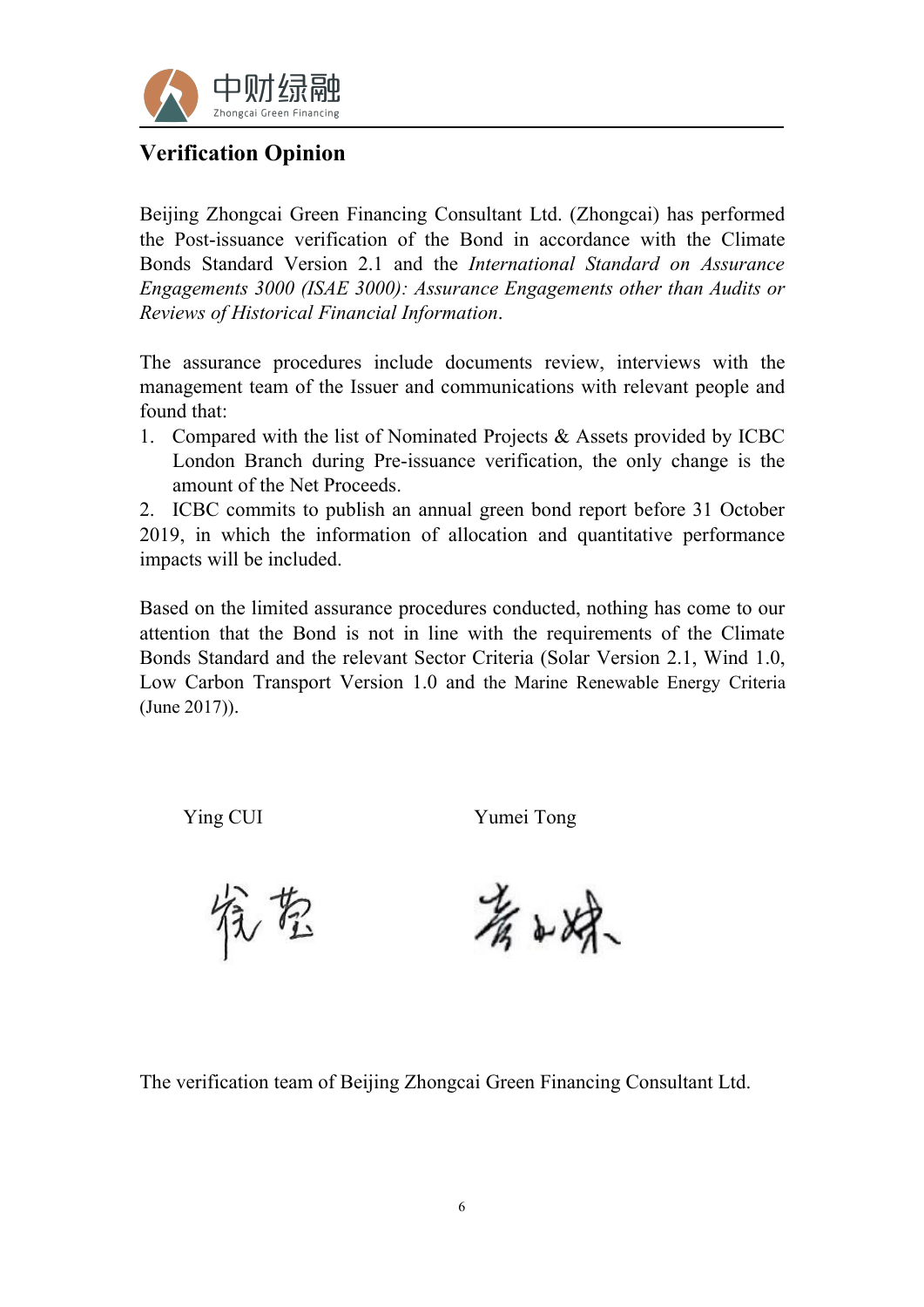

# **Annex 1. Climate Bonds Standard Requirements\_Post\_Issuance**

| 4. Nominated Projects & Assets                                                                                                                                                                                                                                                                        |                                                                                                                                                                                                                                                                                                                                                                                                                                                                                                                                                                                                                                                                                                                                        |            |  |  |
|-------------------------------------------------------------------------------------------------------------------------------------------------------------------------------------------------------------------------------------------------------------------------------------------------------|----------------------------------------------------------------------------------------------------------------------------------------------------------------------------------------------------------------------------------------------------------------------------------------------------------------------------------------------------------------------------------------------------------------------------------------------------------------------------------------------------------------------------------------------------------------------------------------------------------------------------------------------------------------------------------------------------------------------------------------|------------|--|--|
| <b>Climate Bonds Standard</b><br>Requirement                                                                                                                                                                                                                                                          | <b>Findings</b>                                                                                                                                                                                                                                                                                                                                                                                                                                                                                                                                                                                                                                                                                                                        | <b>Met</b> |  |  |
| 4.1. The Issuer shall maintain a<br>decision- making process which it<br>uses to determine the continuing<br>eligibility of the Nominated<br>Projects & Assets. This includes,<br>without limitation:<br>4.1.1.<br>$\mathbf{A}$<br>statement<br>the<br>on<br>environmental objectives of the<br>bond. | Green Bond Framework for<br>Industrial and Commercial<br>of China<br>(ICBC)<br>Bank<br>Framework) was issued in<br>2017. Interview with relevant<br>personal and confirm that the<br>ICBC Framework has been<br>followed to manage the Bond.                                                                                                                                                                                                                                                                                                                                                                                                                                                                                           | <b>YES</b> |  |  |
| 4.1.2. A process to determine whether<br>the Nominated Projects & Assets<br>meet the eligibility requirements<br>specified in Part B of the Climate<br>Bonds Standard.                                                                                                                                | The process is clearly stated in<br>the ICBC Framework. The<br>Bond was issued<br>against<br>Standard<br>Climate<br><b>Bonds</b><br>version 2.1 and relevant sector<br>criteria are:<br>1. Solar (Version 2.1)<br>2. Wind (Version 1.0)<br>3. Low Carbon Transport<br>4. The<br>Marine<br>Renewable<br>Energy Criteria<br>Sector-specific<br>technical<br>criteria are strictly followed by<br>the Bond.<br>ICBC has established a list of<br>Nominated Projects & Assets<br>which are kept up-to-date to<br>monitor<br>Nominated<br>the<br>Projects & Assets during the<br>term of the bond.<br>this<br>Post-Issuance<br>Till<br>verification, there is no change<br>list of Nominated<br>the<br>to<br>Projects & Assets of the Bond. | <b>YES</b> |  |  |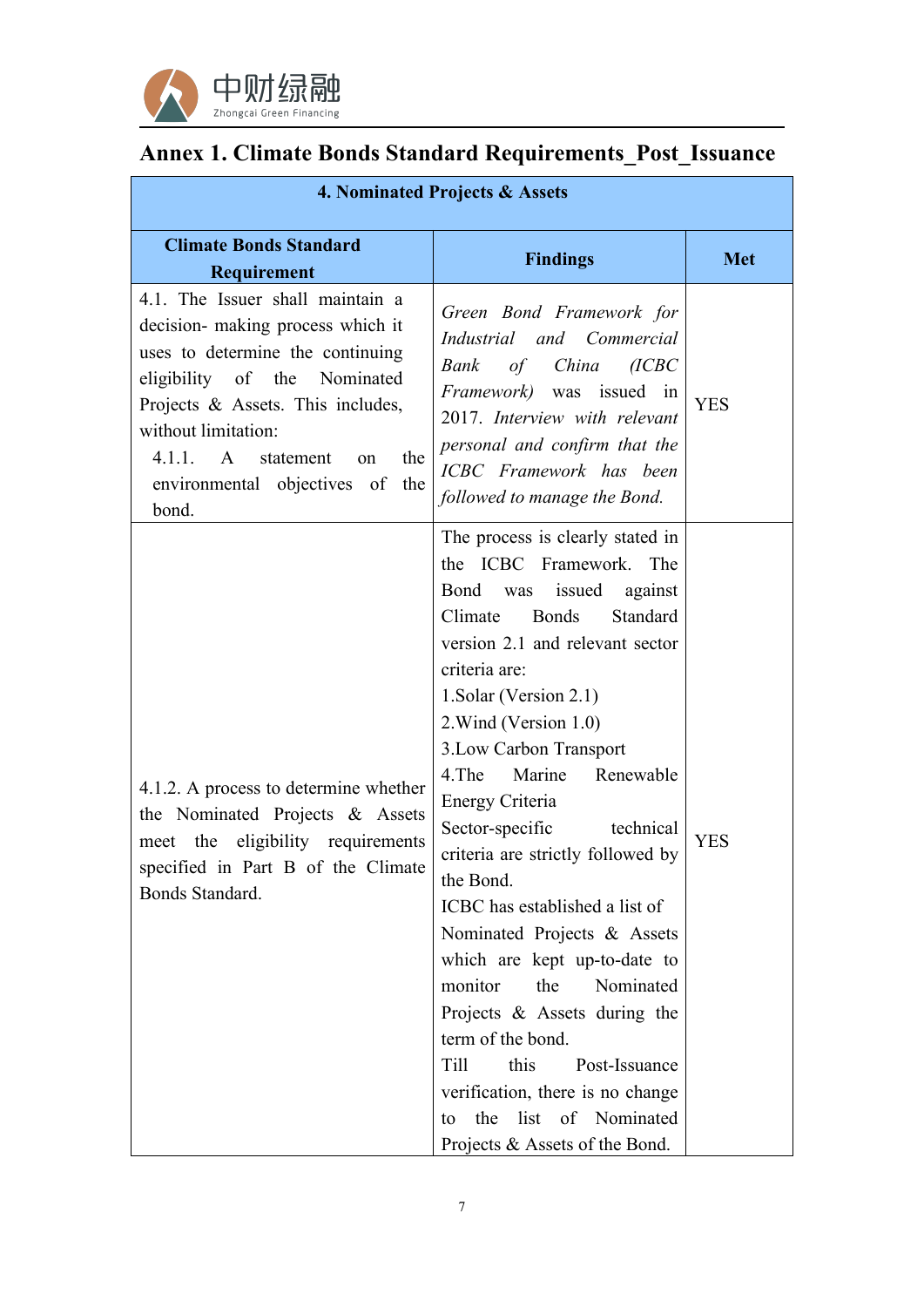

|                                                                                | the<br><b>ICBC</b><br>stated<br>in<br>As |            |
|--------------------------------------------------------------------------------|------------------------------------------|------------|
|                                                                                | Framework, the Net Proceeds              |            |
|                                                                                | of the Bond shall be used to             |            |
|                                                                                | finance, and refinance,                  |            |
|                                                                                | eligible green<br>assets<br>that         |            |
|                                                                                | promote the transition<br>to             |            |
|                                                                                | low-carbon and<br>sustainable            |            |
|                                                                                | economy and provide clear                |            |
|                                                                                | environmental<br>sustainability          |            |
|                                                                                | and climate change benefits.             |            |
|                                                                                | The Bond is certified under the          |            |
|                                                                                | Solar, Wind, Low Carbon                  |            |
|                                                                                | Transport and The Marine                 |            |
|                                                                                | Renewable Energy Criteria,               |            |
|                                                                                | which is compliant with the              |            |
|                                                                                | statement.                               |            |
|                                                                                | <b>ICBC</b><br>According<br>the<br>to    |            |
| 4.2. All Nominated Projects & Assets                                           | Framework, ICBC commits to               |            |
| funded by the bond's proceeds shall                                            | publish an annual green bond             |            |
| the<br>bond's<br>documented<br>meet                                            | which<br>report,<br>in<br>the            | <b>YES</b> |
| objectives as stated under Clause 1.1,<br>and shall be in conformance with the | information on allocation and            |            |
|                                                                                | impacts will be included.                |            |
| requirements of Part B of the Climate<br>Bonds Standard.                       | This Bond is the second bond             |            |
|                                                                                | certified under CBI by ICBC              |            |
|                                                                                | London. The first one was                |            |
|                                                                                | issued by ICBC Luxembourg                |            |
|                                                                                | Branch in 2017. ICBC has                 |            |
|                                                                                | published the annual report of           |            |
|                                                                                | 2017<br>as<br>the<br><b>ICBC</b><br>per  |            |
|                                                                                | Framework<br>on                          |            |
|                                                                                | http://www.icbc-ltd.com/ICBC             |            |
|                                                                                | Ltd/Investor%20Relations/Gre             |            |
|                                                                                | enFinance/. The quantitative             |            |
|                                                                                | performance impacts of the               |            |
|                                                                                | Nominated Projects & Assets              |            |
|                                                                                | of the bond issued by ICBC               |            |
|                                                                                | Luxembourg<br><b>Branch</b><br>are       |            |
|                                                                                | included in the annual report of         |            |
|                                                                                | 2017. As clarified by ICBC,              |            |
|                                                                                | the annual report of 2018 will           |            |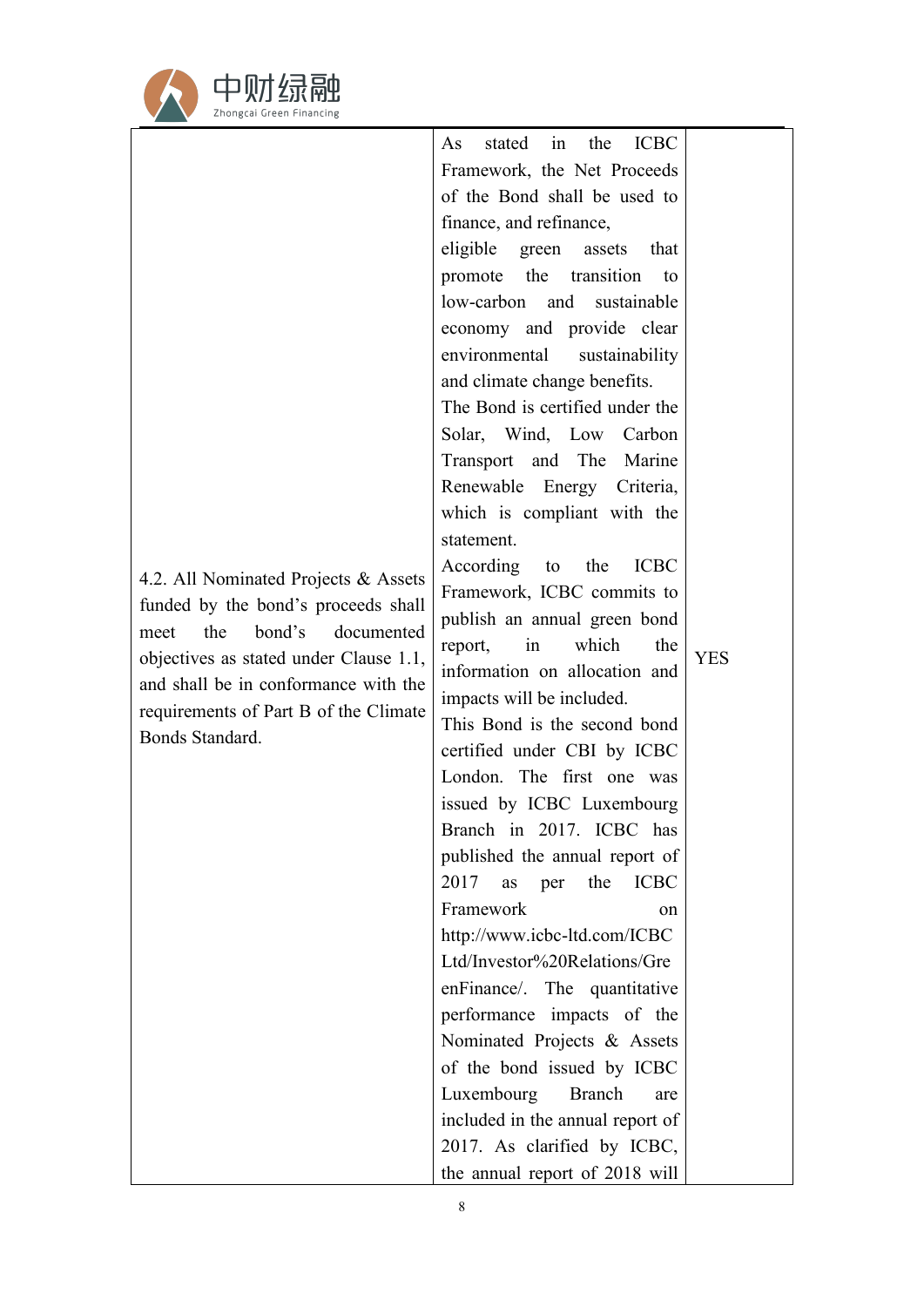

|                                                                                                                                                                                                                                                                                                                                             | be published no later than 31<br>October 2019, in which the<br>quantitative performance<br>impacts of the Nominated<br>Projects & Assets of the bond<br>will be reported.                                                                                                                                                                                              |            |
|---------------------------------------------------------------------------------------------------------------------------------------------------------------------------------------------------------------------------------------------------------------------------------------------------------------------------------------------|------------------------------------------------------------------------------------------------------------------------------------------------------------------------------------------------------------------------------------------------------------------------------------------------------------------------------------------------------------------------|------------|
| 4.3. Nominated Projects & Assets                                                                                                                                                                                                                                                                                                            |                                                                                                                                                                                                                                                                                                                                                                        |            |
| shall not be nominated to other<br>Certified Climate Bonds unless it is<br>demonstrated by the Issuer that<br>distinct portions of the Nominated<br>Projects & Assets are being funded<br>by different Certified Climate Bonds<br>or that the existing Certified Climate<br>Bond is being refinanced via another<br>Certified Climate Bond. | As clarified by ICBC London,<br>all the nominated Projects $\&$<br>Assets are not nominated to<br>other Certified Climate Bonds.                                                                                                                                                                                                                                       | <b>YES</b> |
|                                                                                                                                                                                                                                                                                                                                             | 5. Use of Proceeds                                                                                                                                                                                                                                                                                                                                                     |            |
| <b>Climate Bonds Standard</b><br><b>Requirement</b>                                                                                                                                                                                                                                                                                         | <b>Findings</b>                                                                                                                                                                                                                                                                                                                                                        | <b>Met</b> |
| <b>5.1</b> The Net Proceeds of the bond<br>shall be allocated to the Nominated<br>Projects & Assets.                                                                                                                                                                                                                                        | Allocation<br>register<br>(the<br>"Register")<br>has<br>been<br>established<br>the<br>record<br>to<br>allocation<br>of<br>the<br>Bond<br>proceeds.<br>Review<br>Register<br>the<br>and<br>confirm<br>that<br>all the<br><b>Net</b><br>Proceeds were used for the Net<br>Proceeds of the Bond and has<br>allocated<br>the<br>to<br>been<br>Nominated Projects & Assets. | <b>YES</b> |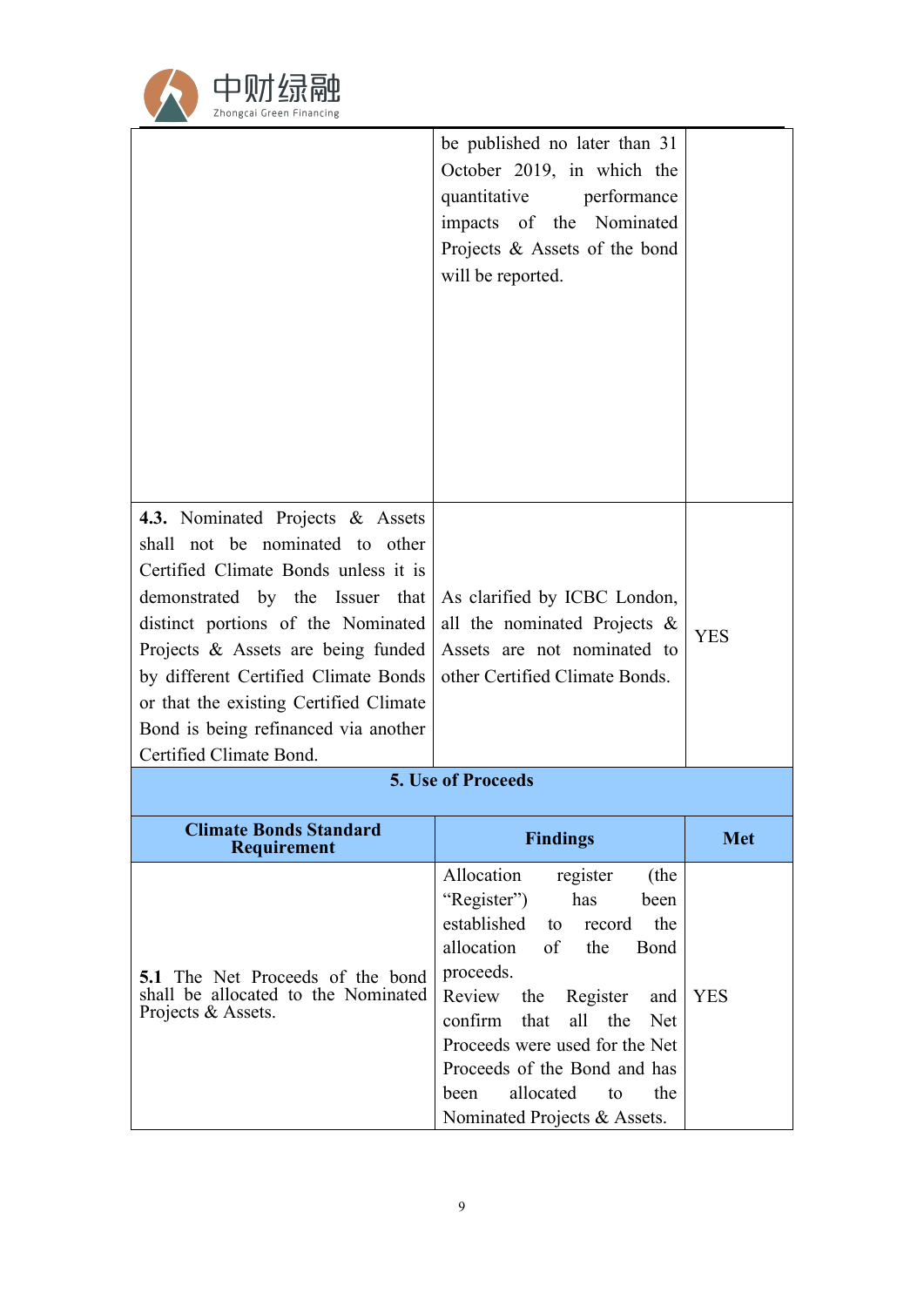

| <b>5.2.</b> The Issuer shall allocate funds<br>to Nominated Projects & Assets<br>within 24 months of issuance of the<br>bond. Funds may be reallocated to<br>other Nominated Projects & Assets<br>at any time during the term of the<br>bond.                                                        | Review<br>the<br>Register<br>and<br>the<br>confirm<br>that<br>all<br>net<br>proceeds were used for the Net<br>Proceeds of the Bond and has<br>been<br>allocated<br>the<br>to<br>Nominated Projects & Assets<br>on 14 June 2018. | <b>YES</b> |  |
|------------------------------------------------------------------------------------------------------------------------------------------------------------------------------------------------------------------------------------------------------------------------------------------------------|---------------------------------------------------------------------------------------------------------------------------------------------------------------------------------------------------------------------------------|------------|--|
| <b>5.3.</b> Where a proportion of the Net<br>Proceeds of the bond are used for<br>refinancing, the Issuer shall provide<br>an estimate of the share of the Net<br>Proceeds used for financing and re-<br>and<br>identify<br>financing,<br>which<br>Nominated Projects & Assets may be<br>refinanced. | As confirmed by ICBC, the<br>Net Proceeds of the Bond are<br>used for refinancing.                                                                                                                                              | <b>YES</b> |  |
| <b>5.4.</b> The Net Proceeds of the bond<br>shall be tracked by the Issuer<br>following a formal internal process as<br>disclosed to the Verifier by the Issuer<br>under Clause 2.1                                                                                                                  | Allocation<br>register<br>(the<br>"Register")<br>has<br>been<br>established<br>record<br>the<br>to<br>allocation<br>of<br>the<br>Bond<br>proceeds.                                                                              | <b>YES</b> |  |
| 5.5 The Net Proceeds of the bond<br>shall be no greater than the total<br>investment in the Nominated Projects<br>& Assets or the total Fair Market<br>Value of the Nominated Projects $\&$<br>Assets at the time of issuance.                                                                       | Yes, as clarified by ICBC<br>London, Net Proceeds of the<br>Bond are smaller than the total<br>investment in the Nominated<br>Projects & Assets.                                                                                | <b>YES</b> |  |
| <b>6. Non-Contamination of Proceeds</b>                                                                                                                                                                                                                                                              |                                                                                                                                                                                                                                 |            |  |

| <b>Climate Bonds Standard Requirement</b>                                                                                                                                                                                                                                        | <b>Findings</b>                                                                                                                                                           | <b>Met</b> |
|----------------------------------------------------------------------------------------------------------------------------------------------------------------------------------------------------------------------------------------------------------------------------------|---------------------------------------------------------------------------------------------------------------------------------------------------------------------------|------------|
| <b>6.1</b> The Net Proceeds of the bond shall be<br>credited to a sub- account, moved to a<br>sub-portfolio or otherwise identified by<br>the Issuer in an appropriate manner and<br>documented.                                                                                 | Allocation<br>(the<br>register<br>"Register")<br>has<br>been<br>established to record the<br>allocation of the Bond<br>proceeds.                                          | <b>YES</b> |
| <b>6.2</b> While the bond remains outstanding,<br>the balance of the tracked proceeds shall<br>be reduced by amounts matching eligible<br>investments or loan disbursements made.<br>Pending<br>such<br>investments<br><sub>or</sub><br>disbursements to Nominated Projects $\&$ | Review the Register and<br>confirm that all the net<br>proceeds were used for the<br>Net Proceeds of the Bond<br>and has been allocated to<br>the Nominated Projects $\&$ | <b>YES</b> |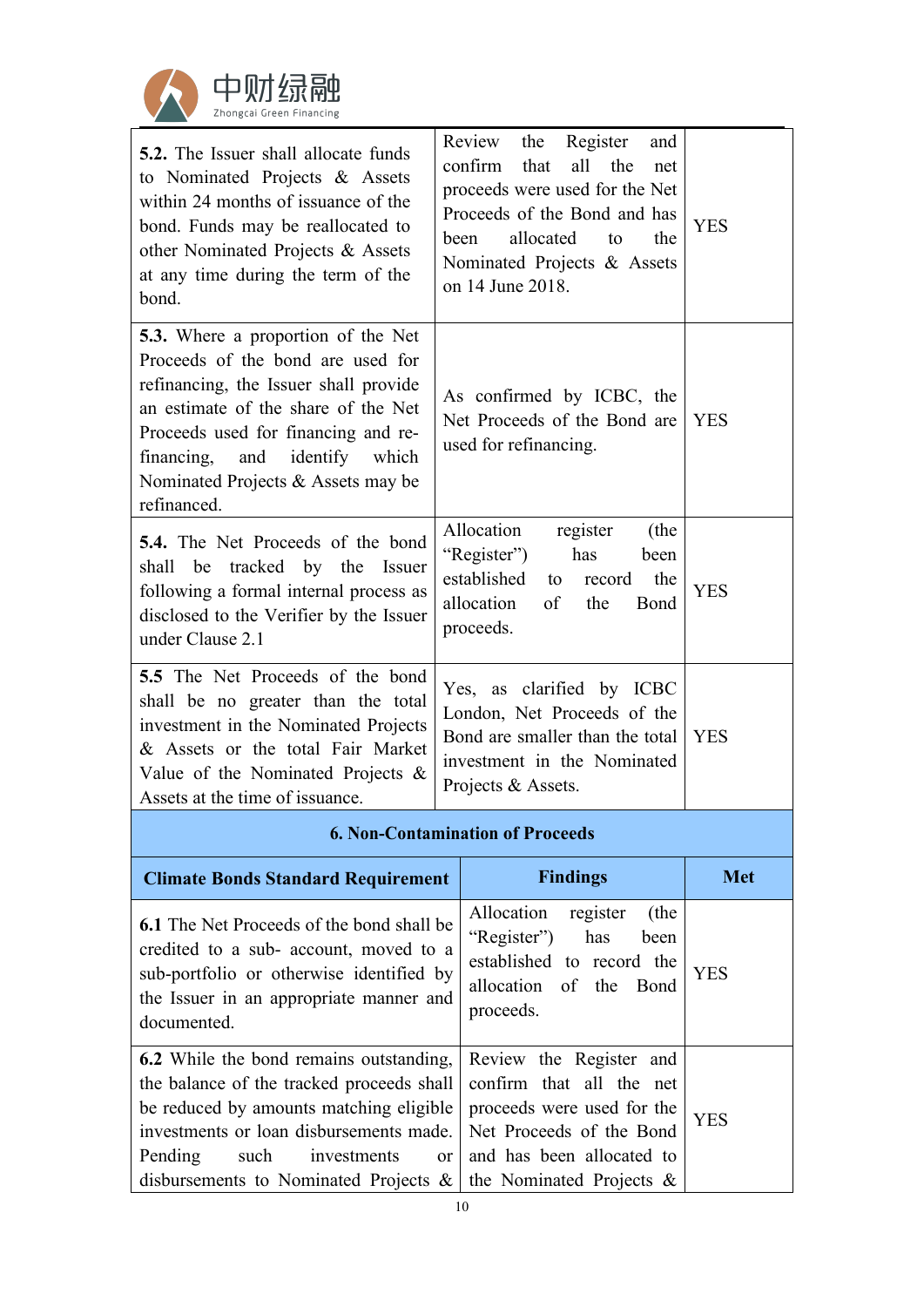

| Assets, the balance of unallocated<br>proceeds shall be:<br><b>6.2.1.</b> Held in temporary investment<br>instruments that are cash, or cash<br>within a<br>equivalent<br>instruments,<br>Treasury function; or<br><b>6.2.2.</b> Held in temporary investment                                                                                                                                                       | Assets on 14 June 2018.                                                           |            |
|---------------------------------------------------------------------------------------------------------------------------------------------------------------------------------------------------------------------------------------------------------------------------------------------------------------------------------------------------------------------------------------------------------------------|-----------------------------------------------------------------------------------|------------|
| instruments that do not<br>include<br>greenhouse gas intensive projects<br>which are inconsistent with the<br>delivery of a low carbon and climate<br>resilient economy; or<br><b>6.2.3.</b> Applied to temporarily reduce<br>indebtedness of a revolving nature<br>before being redrawn for investments<br>disbursements<br>Nominated<br>to<br>or<br>Projects & Assets<br>6.3. In the case of a Force Majeure, the |                                                                                   |            |
| Issuer may apply to the Climate Bonds<br>Standard Board for an extension to the<br>asset allocation period. During the<br>extension period the<br>balance<br>of<br>unallocated proceeds shall be deemed to<br>be conforming to Clause 5.2.                                                                                                                                                                          | <b>NA</b>                                                                         | <b>NA</b>  |
|                                                                                                                                                                                                                                                                                                                                                                                                                     | 7. Confidentiality                                                                |            |
| <b>Climate Bonds Standard Requirement</b>                                                                                                                                                                                                                                                                                                                                                                           | <b>Findings</b>                                                                   | <b>Met</b> |
| 7.1 Information about the Nominated<br>Projects $\&$ Assets shall be provided to the                                                                                                                                                                                                                                                                                                                                |                                                                                   |            |
| Verifier and to the Climate Bonds<br>Standard Board to support the assessment<br>of conformance with the Climate Bonds<br>Standard.                                                                                                                                                                                                                                                                                 | Nominated<br>The<br>listed<br>Projects<br>$\propto$<br>Assets<br>are<br>enclosed. | <b>YES</b> |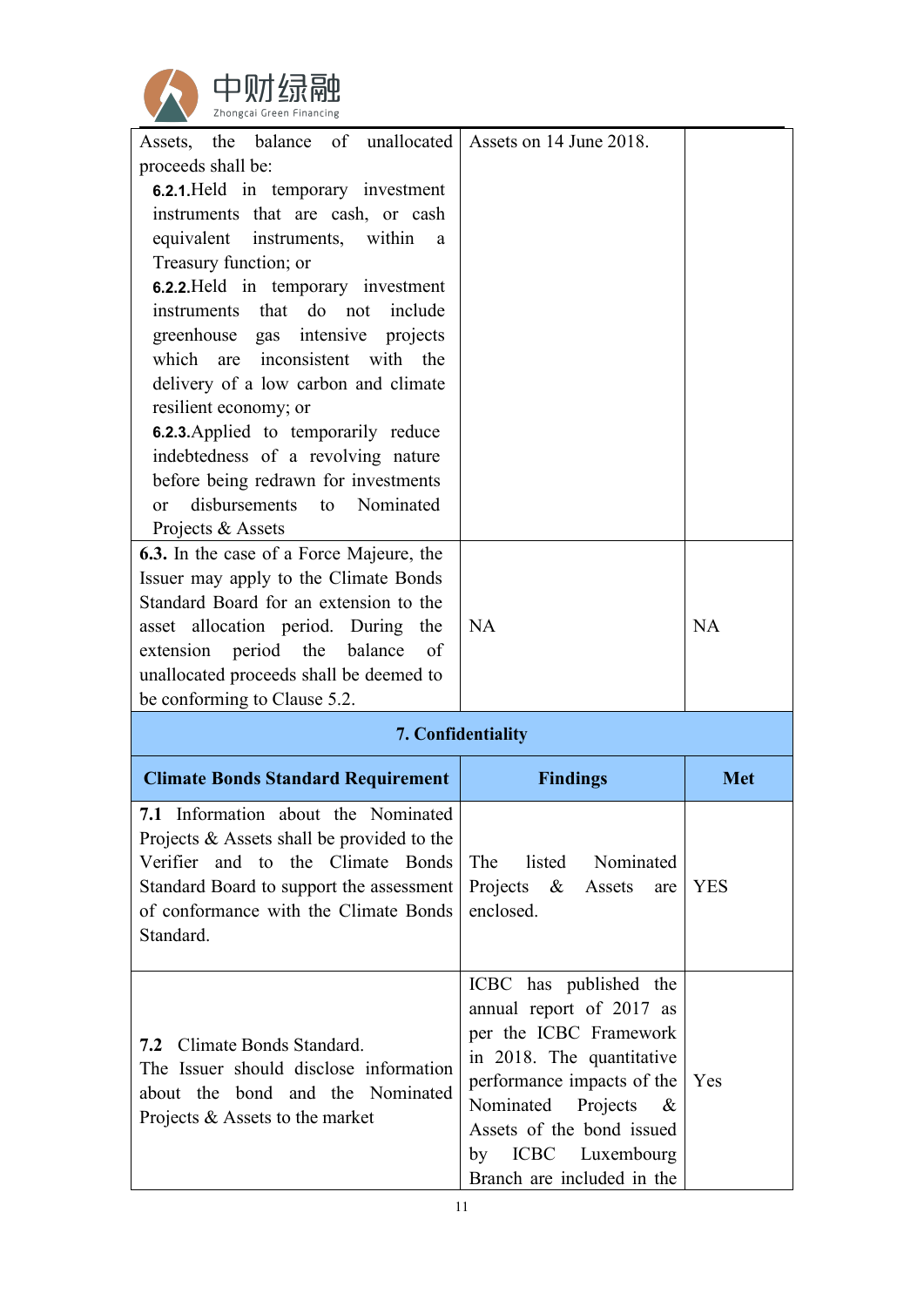

|                                                                                                                                                                                                                                                                                                                                                                                                                                       | annual report of 2017.<br>ICBC committed that the<br>annual report of 2018 will<br>be published no later than<br>31 October 2019.                                                                                                                                                                                     |            |  |  |
|---------------------------------------------------------------------------------------------------------------------------------------------------------------------------------------------------------------------------------------------------------------------------------------------------------------------------------------------------------------------------------------------------------------------------------------|-----------------------------------------------------------------------------------------------------------------------------------------------------------------------------------------------------------------------------------------------------------------------------------------------------------------------|------------|--|--|
| 8. Reporting                                                                                                                                                                                                                                                                                                                                                                                                                          |                                                                                                                                                                                                                                                                                                                       |            |  |  |
| <b>Climate Bonds Standard Requirement</b>                                                                                                                                                                                                                                                                                                                                                                                             | <b>Findings</b>                                                                                                                                                                                                                                                                                                       | <b>Met</b> |  |  |
| 8.1 The Issuer shall provide to bond<br>holders and to the Climate Bonds<br>Standard Secretariat at least annually a<br>report containing the list of Nominated<br>Projects & Assets to which proceeds of<br>the bond have been allocated (or<br>reallocated). The report shall include a<br>brief description of the projects and the<br>amounts disbursed, as well as the<br>expected impact of the nominated<br>Projects & Assets. | ICBC committed that the<br>annual report of 2018 will<br>be published no later than<br>31 October 2019 as per the<br>requirement of CBI.                                                                                                                                                                              | <b>YES</b> |  |  |
| 8.1.1. The Issuer shall use qualitative<br>indicators<br>performance<br>and,<br>where<br>performance<br>feasible,<br>quantitative<br>measures of the impact of the Nominated<br>Projects & Assets;                                                                                                                                                                                                                                    | Qualitative<br>performance<br>indicators<br>of<br>the<br>Nominated<br>Projects<br>$\&$<br>clearly<br>Assets<br>are<br>determined in the annual<br>report 2017<br>and ICBC<br>committed that the annual<br>report will be published no<br>later than 31 October 2019<br>as per the requirement of<br>CBI.              | <b>YES</b> |  |  |
| <b>8.1.2.</b> The Issuer shall disclose the<br>and<br>the<br>underlying<br>methods<br>key<br>assumptions used in preparation of the<br>performance indicators and metrics;                                                                                                                                                                                                                                                            | According<br>the<br>to<br>requirement of CBI,<br>the<br>methods<br>the<br>and<br>key<br>underlying<br>assumptions<br>used to determine<br>the<br>performance<br>indicators<br>shall be included in the<br>report.<br>annual<br>As<br>committed by ICBC, it will<br>included in<br>annual<br>be<br>report as required. | <b>YES</b> |  |  |
| confidentiality<br>Where<br>8.1.3.<br>agreements, competitive considerations,                                                                                                                                                                                                                                                                                                                                                         | The<br>investment<br>areas<br>include Solar, Wind, Low                                                                                                                                                                                                                                                                | <b>YES</b> |  |  |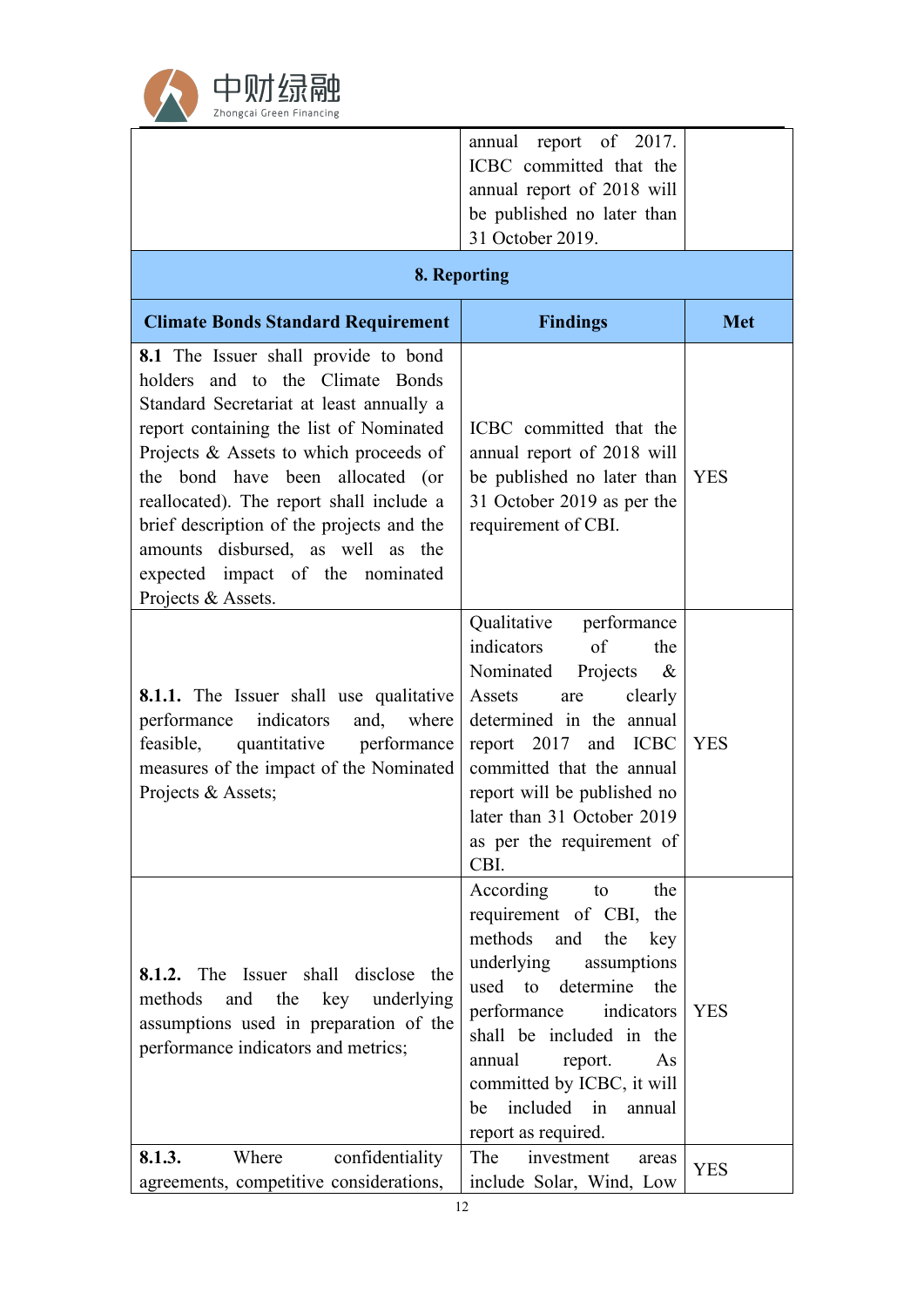

| or a large number of underlying assets   | Carbon Transport, and    |  |
|------------------------------------------|--------------------------|--|
| limit the amount of detail that can be   | Marine Renewable Energy, |  |
| made available about<br>specific         | which will be clearly    |  |
| Nominated Projects & Assets,             | disclosed in the annual  |  |
| information shall be presented on the    | report as committed by   |  |
| investment areas which the Nominated     | ICBC.                    |  |
| Projects & Assets fall into, as provided |                          |  |
| in Clause 9.1.                           |                          |  |

#### **9. The Climate Bonds Taxonomy**

| <b>Climate Bonds Standard Requirement</b>                                                    | <b>Findings</b>           | <b>Met</b> |
|----------------------------------------------------------------------------------------------|---------------------------|------------|
|                                                                                              | The list of the Nominated |            |
| <b>9.1</b> Nominated Projects & Assets, as Projects & Assets is                              |                           |            |
| identified by the Issuer under Clauses $1.3$ included enclosed to the                        |                           |            |
| and 4.2, shall fall into one or more of the $\vert$ post verification report and $\vert$ YES |                           |            |
| investment areas contained in the latest will be clearly reported in                         |                           |            |
| version of the Climate Bonds Taxonomy.                                                       | the annual report of 2018 |            |
|                                                                                              | as committed by ICBC.     |            |

**10. Technical Criteria**

| <b>Climate Bonds Standard Requirement</b>                                                                                                                                                                                                                                                                                                                                                                      | <b>Findings</b>                                                                                                                                                                                                                              | Yes        |  |
|----------------------------------------------------------------------------------------------------------------------------------------------------------------------------------------------------------------------------------------------------------------------------------------------------------------------------------------------------------------------------------------------------------------|----------------------------------------------------------------------------------------------------------------------------------------------------------------------------------------------------------------------------------------------|------------|--|
| <b>10.1</b> Nominated Projects & Assets shall<br>meet the specific eligibility<br>criteria<br>provided in the latest version of the<br>Sector-Specific<br>relevant<br>Criteria<br>document.                                                                                                                                                                                                                    | The<br>Bond<br>certified<br>$\frac{1}{1}$<br>under the Solar, Wind,<br>Carbon<br>Transport,<br>Low<br>Marine<br>Renewable<br>and<br>Criteria.<br>Energy<br>Sector-specific technical<br>criteria<br>strictly<br>are<br>followed by the Bond. | <b>YES</b> |  |
| 10.2 Where the proceeds of a bond are<br>allocated to a Nominated Projects $\&$<br>Assets that are covered by more than one<br>Sector-Specific Criteria (e.g., solar and<br>wind investments in a portfolio), then<br>each of the Nominated Projects & Assets<br>shall meet the specific eligibility criteria<br>provided in the Sector-Specific Criteria<br>relevant to that Nominated Project $\&$<br>Asset. | Bond is certified<br><b>The</b><br>under the Solar, Wind,<br>Carbon<br>Low<br>Transport,<br>Marine<br>Renewable<br>and<br>Energy Criteria. All the<br>sector-specific<br>technical<br>criteria<br>strictly<br>are<br>followed by the Bond.   | <b>YES</b> |  |
| 11. Project Holding                                                                                                                                                                                                                                                                                                                                                                                            |                                                                                                                                                                                                                                              |            |  |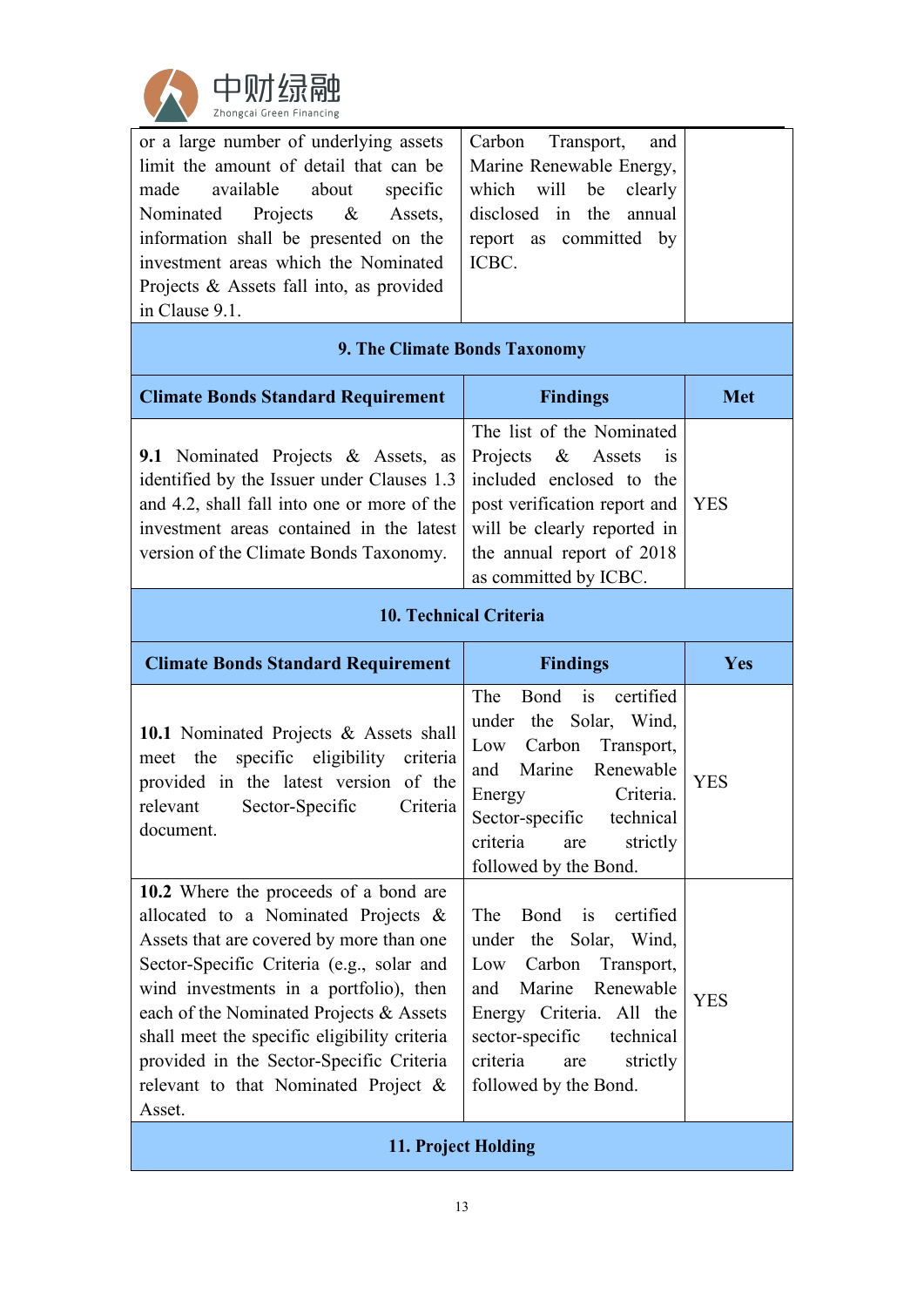

| <b>Climate Bonds Standard Requirement</b>                                                                                                                                                                                                                                                                                                              | <b>Findings</b>                                                                                                                                                                                                         | <b>Met</b> |
|--------------------------------------------------------------------------------------------------------------------------------------------------------------------------------------------------------------------------------------------------------------------------------------------------------------------------------------------------------|-------------------------------------------------------------------------------------------------------------------------------------------------------------------------------------------------------------------------|------------|
| 11.1 The Issuer of the bond shall<br>continue to hold Nominated Projects &<br>Assets which have Fair Market Value at<br>least equal to the original principal<br>amount of the bond at the time of<br>issuance.                                                                                                                                        | Interviewed with personnel<br>from ICBC and confirmed<br>that the Fair Market Value<br>of the Nominated Projects<br>$&$ Assets are equal to the<br>original principal amount<br>of the bond at the time of<br>issuance. | <b>YES</b> |
| 11.1.1 Additional Nominated Project &<br>Assets may be added to, or used to<br>substitute or replenish, the portfolio of<br>Nominated Project & Assets as long as<br>the additional Nominated project $\&$<br>Assets are eligible under Part B of the<br>Climate Bonds Standard and the bond's<br>environmental objective as set out in<br>Clause 1.1. | As confirmed by ICBC<br>Additional<br>there is<br>no<br>Nominated<br>Project<br>$\&$<br>Assets added to the Bond<br>till the end of May 2019.                                                                           | <b>YES</b> |
| <b>12. Settlement Period</b>                                                                                                                                                                                                                                                                                                                           |                                                                                                                                                                                                                         |            |
| <b>Climate Bonds Standard Requirement</b>                                                                                                                                                                                                                                                                                                              | <b>Findings</b>                                                                                                                                                                                                         | <b>Met</b> |
| 12.1 Issuers shall demonstrate that the<br>Net Proceeds of the bond have been<br>distributed to the Nominated Projects $\&$<br>Assets within 24 months of the issuance<br>of the bond.<br>12.2 Where full distribution of the Net                                                                                                                      | As confirmed by ICBC<br>that the Net Proceeds of<br>the Bond was transferred<br>from ICBC London<br>to<br>ICBC and allocated to the<br>Nominated<br>Projects<br>$\&$<br>Assets on 14 June 2018.                         | <b>YES</b> |
| Proceeds is not achieved within 24<br>months of the issuance of the bond, the                                                                                                                                                                                                                                                                          |                                                                                                                                                                                                                         |            |

Issuer shall demonstrate that: **12.2.1**The surplus or undistributed funds have been invested in Eligible Projects  $\big|_{NA}$ & Assets not otherwise nominated for a specific Climate Bond. **12.2.2**The Issuer has made temporary investments of surplus or undistributed funds in conformance with the Max Assets not otherwise nominated for a<br>
specific Climate Bond.<br> **12.2.2** The Issuer has made temporary<br>
investments of surplus or undistributed<br>
funds in conformance with the<br>
provisions of Clause 6.